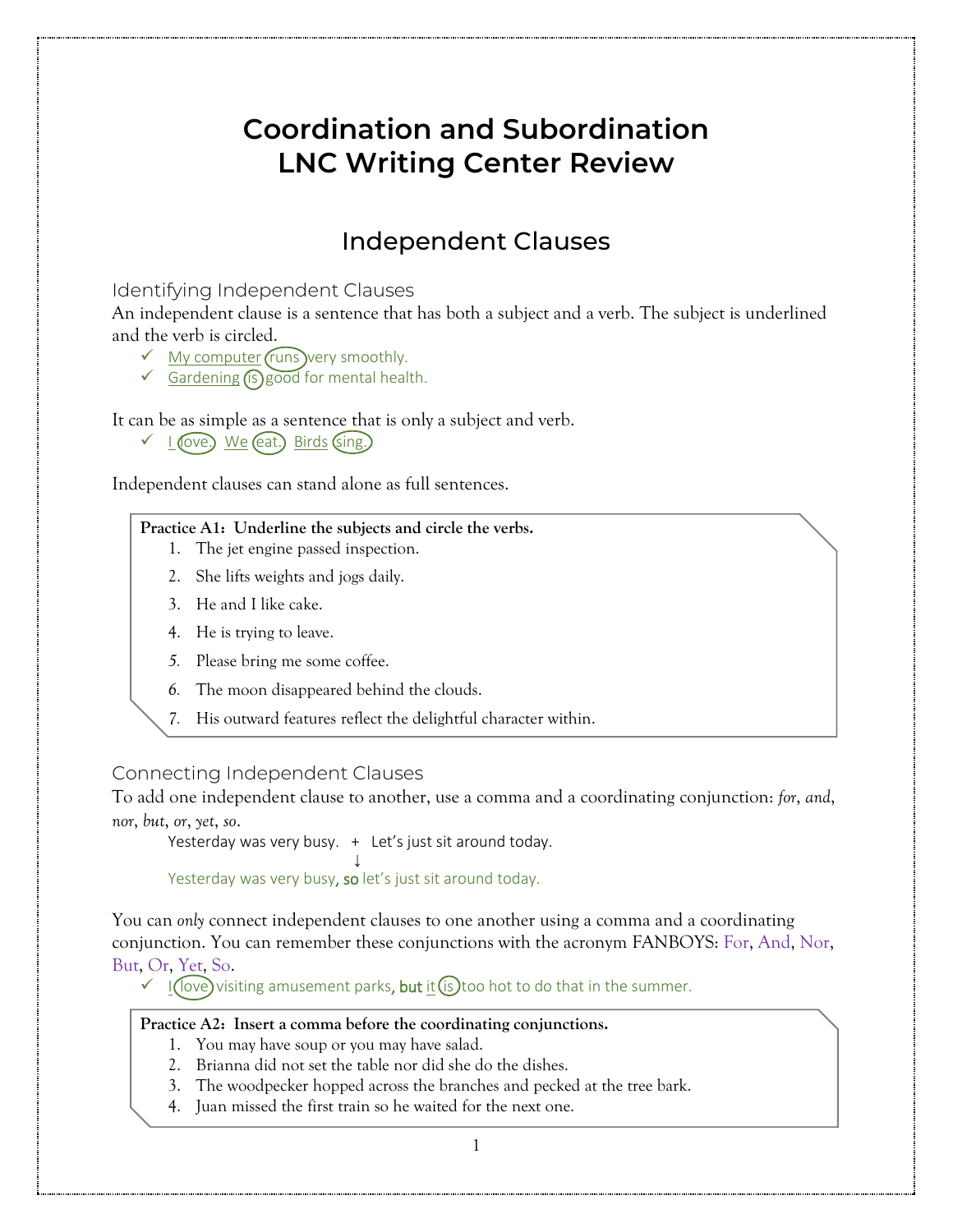### **Practice A3: Insert a coordinating conjunction that fits the sentence.**

- 1. I wanted to remember that day at the beach forever**,** \_\_\_\_\_ I took lots of pictures.
- 2. I love to go birdwatching**,** \_\_\_\_\_ it's so humid during the summer.
- 3. My mother works at Best Buy**,** \_\_\_\_\_ my father works at Publix.
- 4. We could go to the movies**,** \_\_\_\_\_ we might want to just hang out at home.
- 5. Mohammed plays the violin very well**,** \_\_\_\_\_ the guitar is his favorite instrument.
- 6. Sharon improved her use of punctuation, \_\_\_\_\_ she worked on it all semester.

### Error: Comma Splices

You cannot connect independent clauses with just a comma.

- **x** Yesterday was very **busy, let's** just sit around today.
- x I love visiting amusement parks, it's fun to go with friends.

### Error: Fused Sentences/Run-ons

You also cannot connect independent clauses with nothing between them.

- **x** Yesterday was very **busy let's** just sit around today.
- **x** My computer runs **smoothly it's** brand new.

### Separating Independent Clauses

You can separate independent clauses with a period or a semicolon.

- $\checkmark$  Yesterday was very busy. Let's just sit around today.
- $\checkmark$  Yesterday was very busy; let's just sit around today.
- $\checkmark$  Yesterday was very busy; however, I still have energy for work today.
- The word after the semicolon is not capitalized.
- The transition word after the semicolon has a comma after it.
	- o A transition word after a semicolon cannot be a FANBOYS:
		- **x** Yesterday was very busy; but I still have energy today.

**Practice A4: Correct the following fused sentences and comma splices. Choose whichever methods of correction you think are best.**

- 1. The weather today will be cool it will be rainy.
- 2. My cat loves to nap on warm appliances when he sleeps on top of the TV, his tail swipes the screen.
- 3. La'Mia studied comma splices and fused sentences until she thought her brain would burst, finally, she put away her notes, convinced she would remember the rules forever.
- 4. Uncle Josiah is a real hypochondriac when his stomach hurts, he is certain that he has a bleeding ulcer, and if he has a backache, he believes that he has cancer of the spine.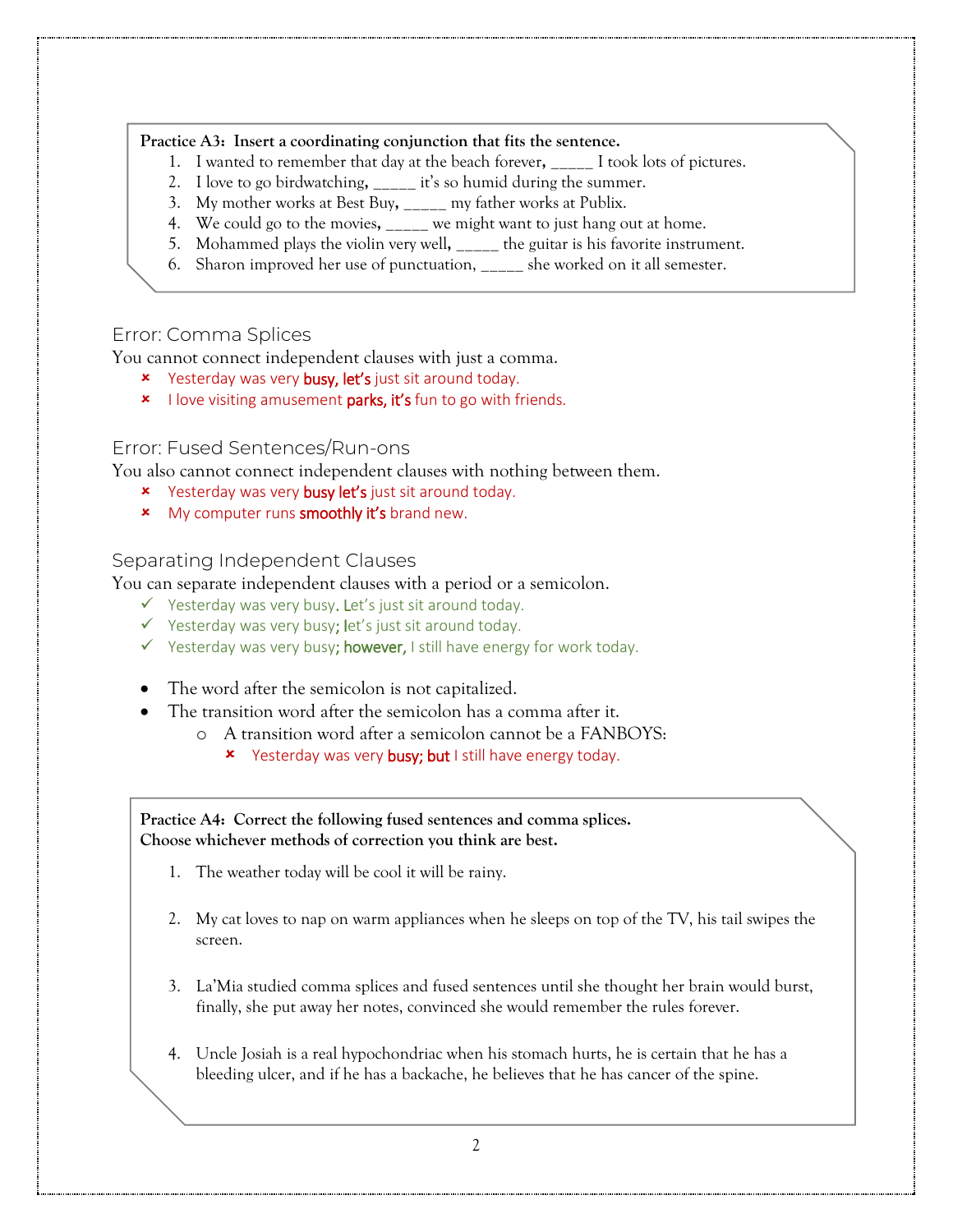## Dependent Clauses

Identifying Dependent Clauses

A dependent clause is a part of a sentence that cannot stand on its own.

**\*** Looking through the window.

It does not have its own subject and verb like an independent clause does.

Dependent: Looking through the window

Independent: She looked through the window.

Some dependent clauses look like independent clauses because they have a subject and verb.

 $x$  When  $\log$  shopping.

But these are still dependent clauses because of the subordinating conjunction. Subordinating conjunctions, or "dependent markers," are words or phrases used to introduce dependent clauses.

*When* I go shopping… *Because* I have a car… *Although* it can't be seen… *Whether or not* your dog likes squeaky toys… *Before* it starts raining…

### **Practice B1: Circle the subordinating conjunctions and double-underline the dependent clauses.**

- 1. Travis sneezes when he walks out into sunlight.
- 2. I don't want to go on social media until I watch the new season because I'm afraid of seeing spoilers.
- 3. I hired Shaniqua, whose garden design is top-notch.
- 4. Now that I feel confident with pre-calculus, I'm ready to take a Calculus I course.
- 5. As Christmas grows near, the anticipation for seeing my family grows, too.
- 6. Making up his mind quickly, Garret took a sharp right turn onto Stardew Ave.

### Error: Fragments

If a dependent clause is left on its own, it is called a fragment.

- **\*** Looking through the window. She saw a dark shape.
- **\*** Let's go home. Before it starts raining.

A dependent clause must be connected to an independent clause.

- $\checkmark$  Looking through the window, she (saw) a dark shape.
- $\checkmark$  Let's (go) home before it starts raining.
	- o Commands have an assumed subject of "you."

Starting an independent clause with a FANBOYS usually also counts as a fragment.

- And I had fun.
- **x** So we didn't stay.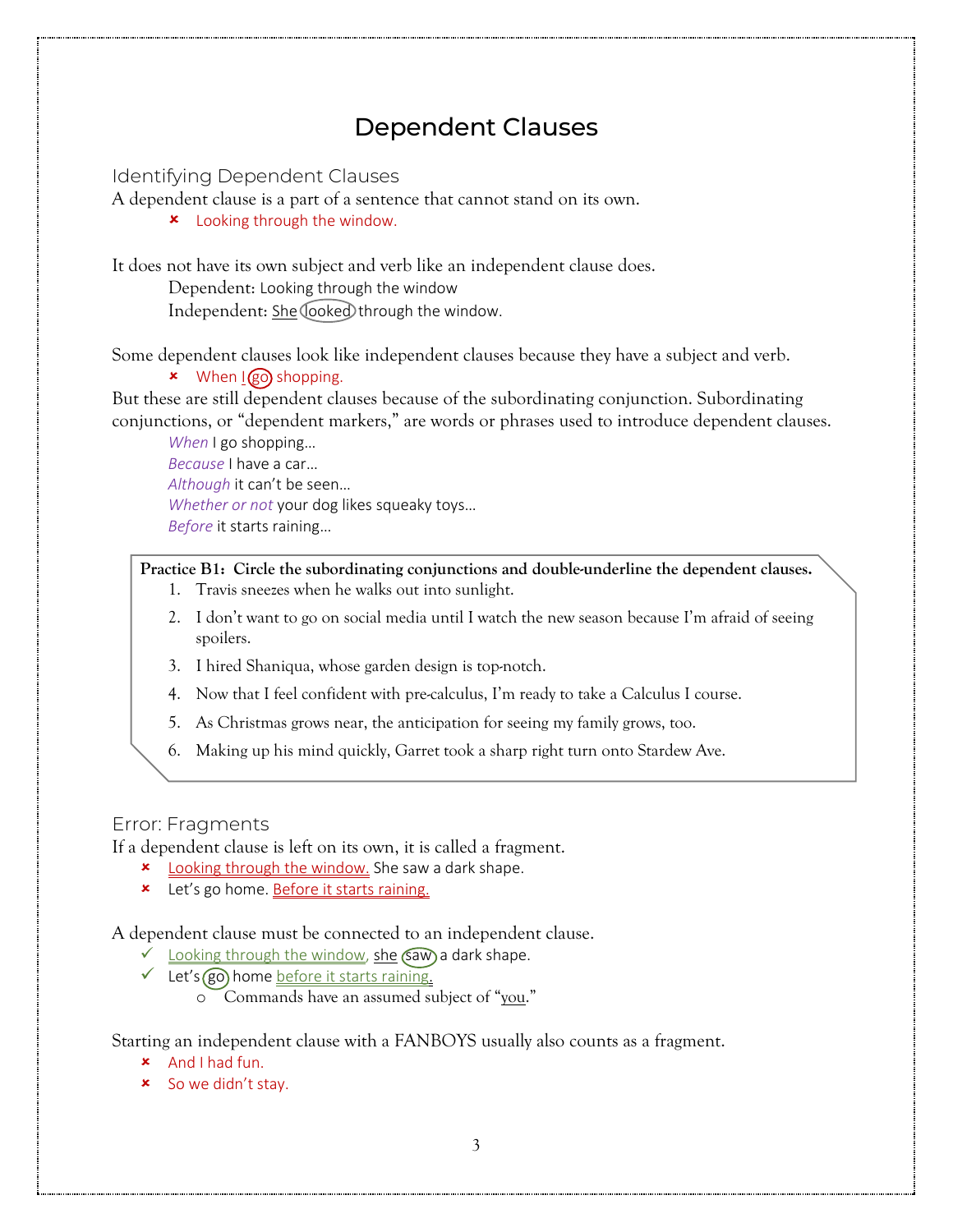**Practice B2: If the sentence includes a fragment, rewrite it to eliminate the error.**

- 1. The haunting of the house on the craggy hill just outside of town.
- 2. Because they are hairy and frightening with large pointed fangs and shiny yellow eyes.
- 3. Within each group, a wide range of features to choose from. It was difficult to choose which one.
- 4. I will call the doctor's office during my lunch break.
- 5. The scene was filled with beauty. Such as the sunlight illuminating the leaves in greens, golds, and reds.

### Connecting Dependent to Independent

Dependent clauses must be connected to independent clauses. The dependent clauses are doubleunderlined and the independent clauses are boxed.

- $\checkmark$  When I drink tea, I feel calm.
- $\checkmark$  The instructions are in the drawer where we keep the blue folders.

Notice that a dependent clause can be before, in the middle, or after an independent clause.

Before: Whether or not your dog likes toys, playing with your dog is important.

After: Playing with your dog is important whether or not your dog likes toys.

*Middle*: Playing with your dog, whether or not your dog likes toys, is important.

**Practice B3: Box the independent clauses. Some sentences may have more than one.**

- 1. After a long, rainy winter, the woman and her husband had become tired of their small apartment, so they decided to drive downtown in search of excitement.
- 2. The couple had been cruising slowly down a side street, looking for some local nightlife, when they heard music coming from a small bar on the corner.
- 3. They had just left their car when some stray cats started fighting in a side alley.
- 4. The bartender was wiping down the counter and softly whistling to himself.
- 5. A sad Billie Holiday tune had been playing softly from an old jukebox, but once the song was over, the room went silent.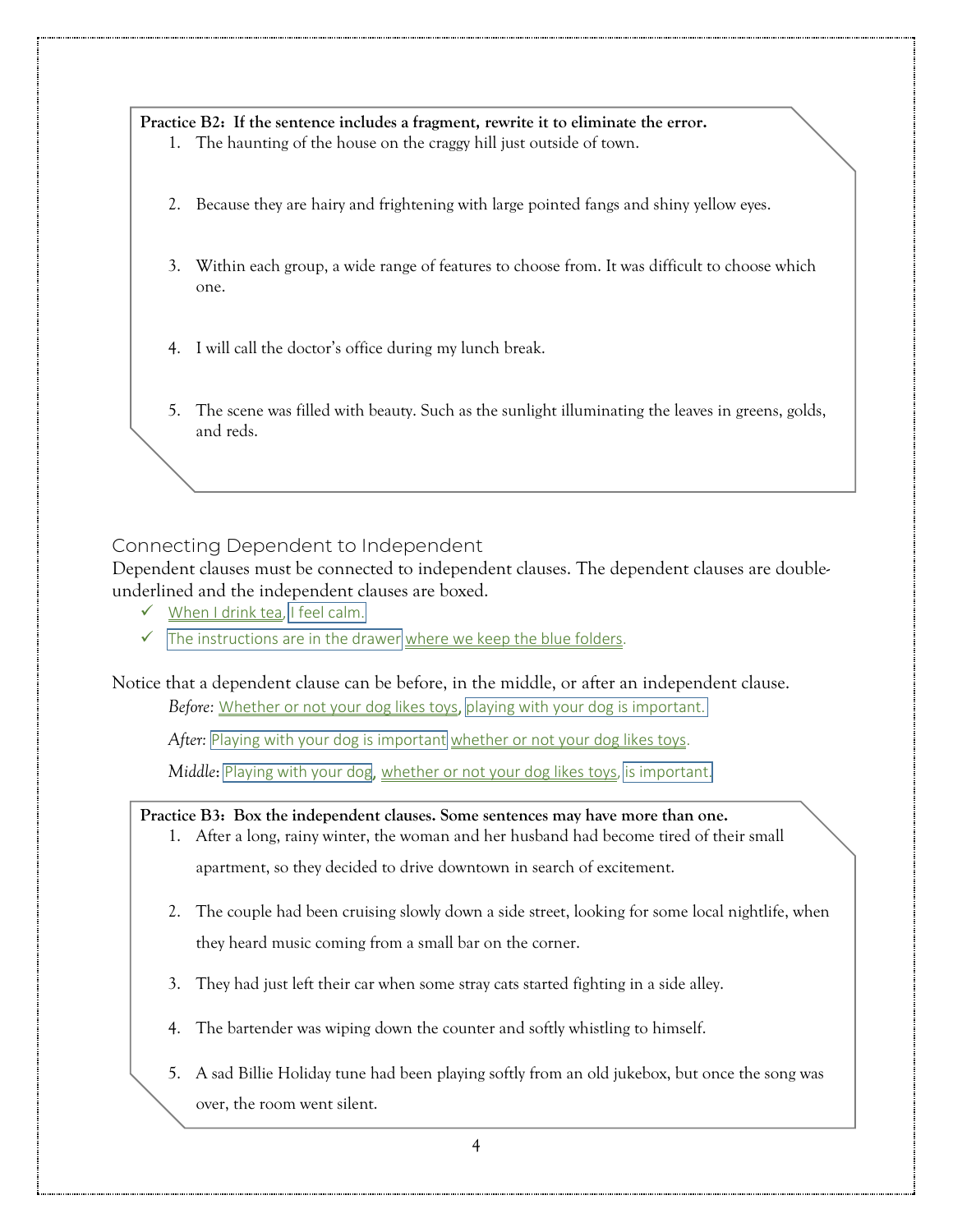### Using Commas with Dependent Clauses

When you connect dependent clauses to independent clauses, the use of commas depends on where you place the dependent clause.

When the dependent clause comes *before* the independent clause, use a comma after the dependent clause.

Whether or not your dog likes toys, playing with your dog is important.

When the dependent clause comes *after* the independent clause, don't use a comma. Playing with your dog is important whether or not your dog likes toys.

When the dependent clause is placed in the *middle* of the independent clause, use a pair of commas around the dependent clause.

Playing with your dog, whether or not your dog likes toys, is important.

**Practice B4: Correct the comma errors. Some sentences may already be correct.**

- 1. The sun radiating intense heat crept slowly across the sky.
- 2. Damian won't be able to play in the game because he injured his foot.
- 3. I appreciate your hard work. In this case however, you seem to have over-exerted yourself.
- 4. Having finished the test, he left the room.
- 5. I go out to eat dinner with my friends, at the end of each semester.
- 6. This worksheet which has many practice questions will help me to understand comma usage.
- 7. Now that we've painted the kitchen we might as well paint the living room.
- 8. The restaurant has an exciting atmosphere. The food on the other hand is rather bland.
- 9. My friend from college who majored in biotechnology is visiting to attend the school game with me.
- 10. Unless, you're looking for the very best kind of marble counters you can sometimes find the less expensive ones at discount stores.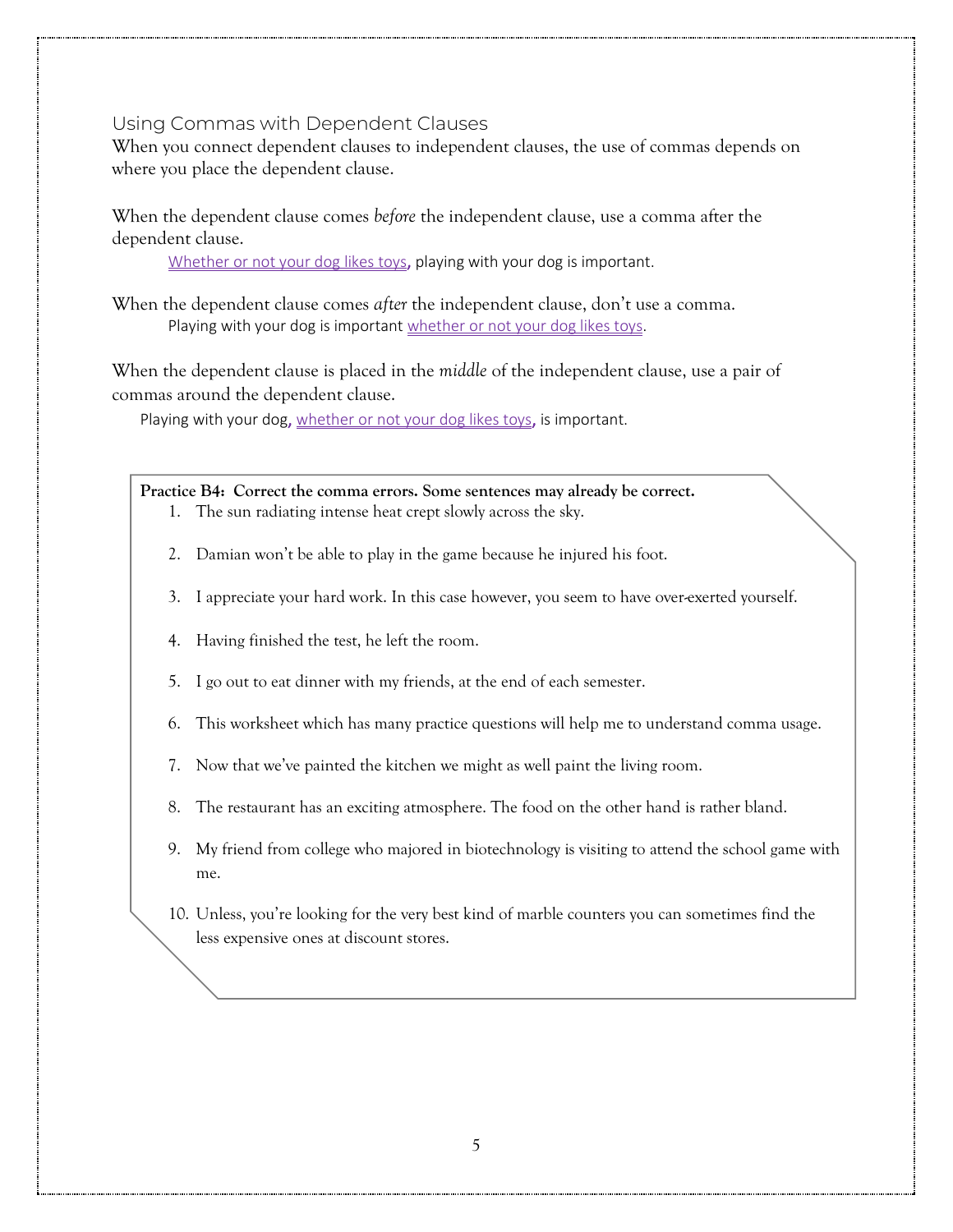## Answer Key

#### **Practice A1: Underline the subjects and circle the verbs.**

- 1. The jet engine (passed) inspection.
- 2. <u>She (lifts</u>) weights and (jogs) daily. o In this case, two verbs are connected to one subject.
- 3. He and  $I$  (like) cake. o In this case, two subjects are connected to one verb.
- 4.  $He$  (is) trying to leave.
- *5.* [You] Please (bring) me some coffee. o *Commands are assumed to have the subject of "you."*
- *6.* The moon disappeared behind the clouds.
- 7. His outward features (reflect) the delightful character within.
	- o *The noun or verb may be part of a longer phrase. In this case, the phrase includes a descriptive adjective: "outward."*

#### **Practice A2: Insert a comma before the coordinating conjunctions.**

1. You may have soup**,** or you may have salad.

 $\overline{\phantom{a}}$ 

- o *Look for the new 'set' of subjects and verbs to determine whether you have a new independent clause.*
- 2. Brianna did not set the table, nor did she do the dishes.
- 3. The woodpecker (hopped) across the branches and (pecked) at the tree bark.
	- o *In this case, the word "and" is* not *acting as a coordinating conjunction. Instead, it is connecting the two verbs "hopped" and "pecked."*
- 4. <u>Juan</u> (missed) the first train, so he waited for the next one.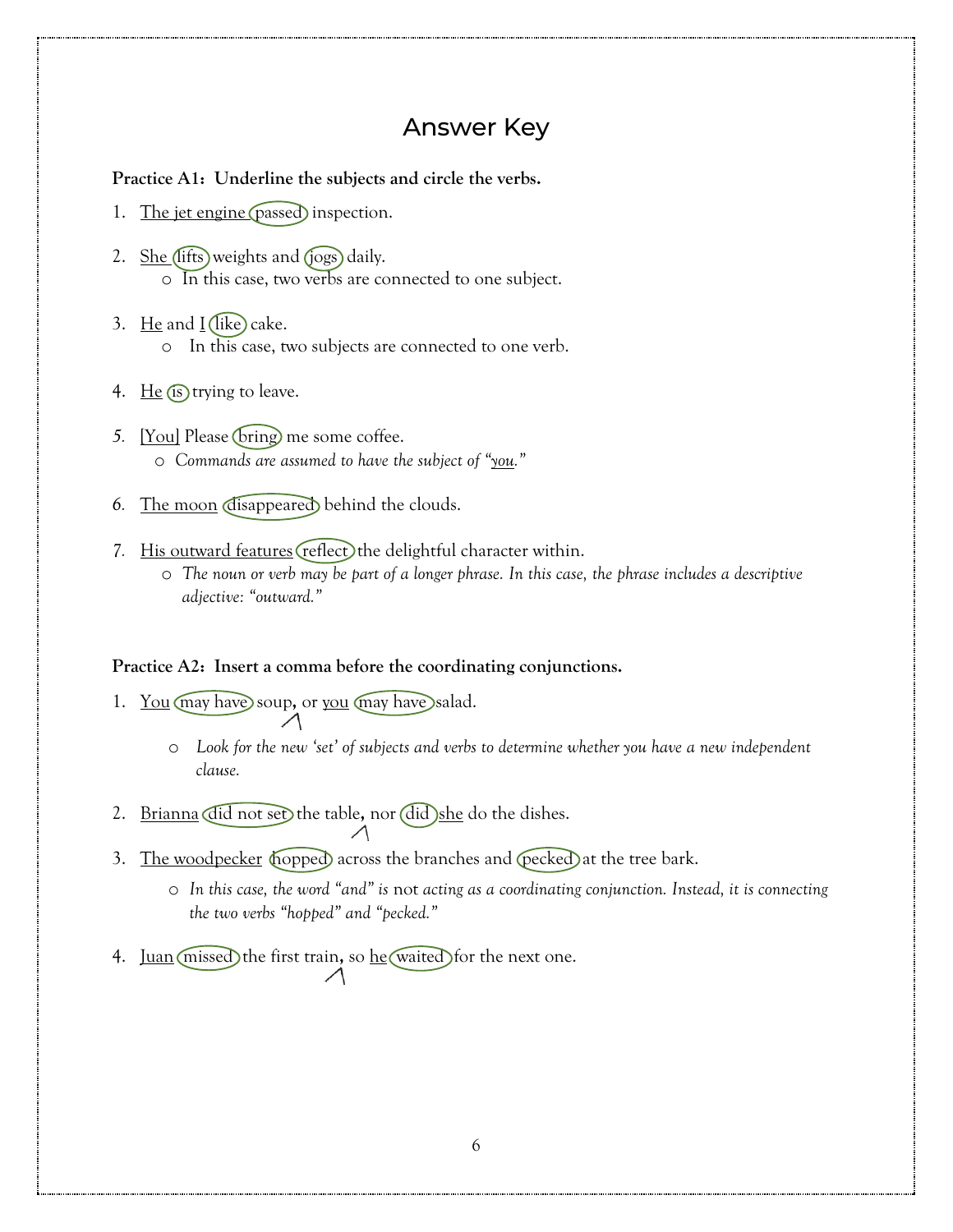### **Practice A3: Insert a coordinating conjunction that fits the sentence.**

- 1. I wanted to remember that day at the beach forever**,** so I took lots of pictures.
- 2. I love to go birdwatching**,** but it's so humid during the summer.
- 3. My mother works at Best Buy**,** and/but/yet my father works at Publix.
- 4. We could go to the movies**,** or/but we might want to just hang out at home.
- 5. Mohammed plays the violin very well**,** yet/but the guitar is his favorite instrument.
- 6. Sharon improved her use of punctuation, for she worked on it all semester.

### **Practice A4: Correct the following fused sentences and comma splices. Choose whichever methods of correction you think are best.**

1. The weather today will be cool it will be rainy.

### *The weather today will be cool and rainy.*

- o *If the subject and verb of both independent clauses are the same (*the weather/it *and* will be*), you can rewrite the sentence by eliminating the repetition.*
- 2. My cat loves to nap on warm appliances when he sleeps on top of the TV, his tail swipes the screen.

*My cat loves to nap on warm appliances. When he sleeps on top of the TV, his tail swipes the screen.*

3. La'Mia studied comma splices and fused sentences until she thought her brain would burst, finally, she put away her notes, convinced she would remember the rules forever.

*La'Mia studied comma splices and fused sentences until she thought her brain would burst; finally, she put away her notes, convinced she would remember the rules forever.*

4. Uncle Josiah is a real hypochondriac when his stomach hurts, he is certain that he has a bleeding ulcer, and if he has a backache, he believes that he has cancer of the spine.

*Uncle Josiah is a real hypochondriac. When his stomach hurts, he is certain that he has a bleeding ulcer, and if he has a backache, he believes that he has cancer of the spine.*

### **Practice B1: Circle the subordinating conjunctions and double-underline the dependent clauses.**

- 1. Travis sneezes (when) he walks out into sunlight.
- 2. I don't want to go on social media  $($ until) I watch the new season (because) I'm afraid of seeing spoilers.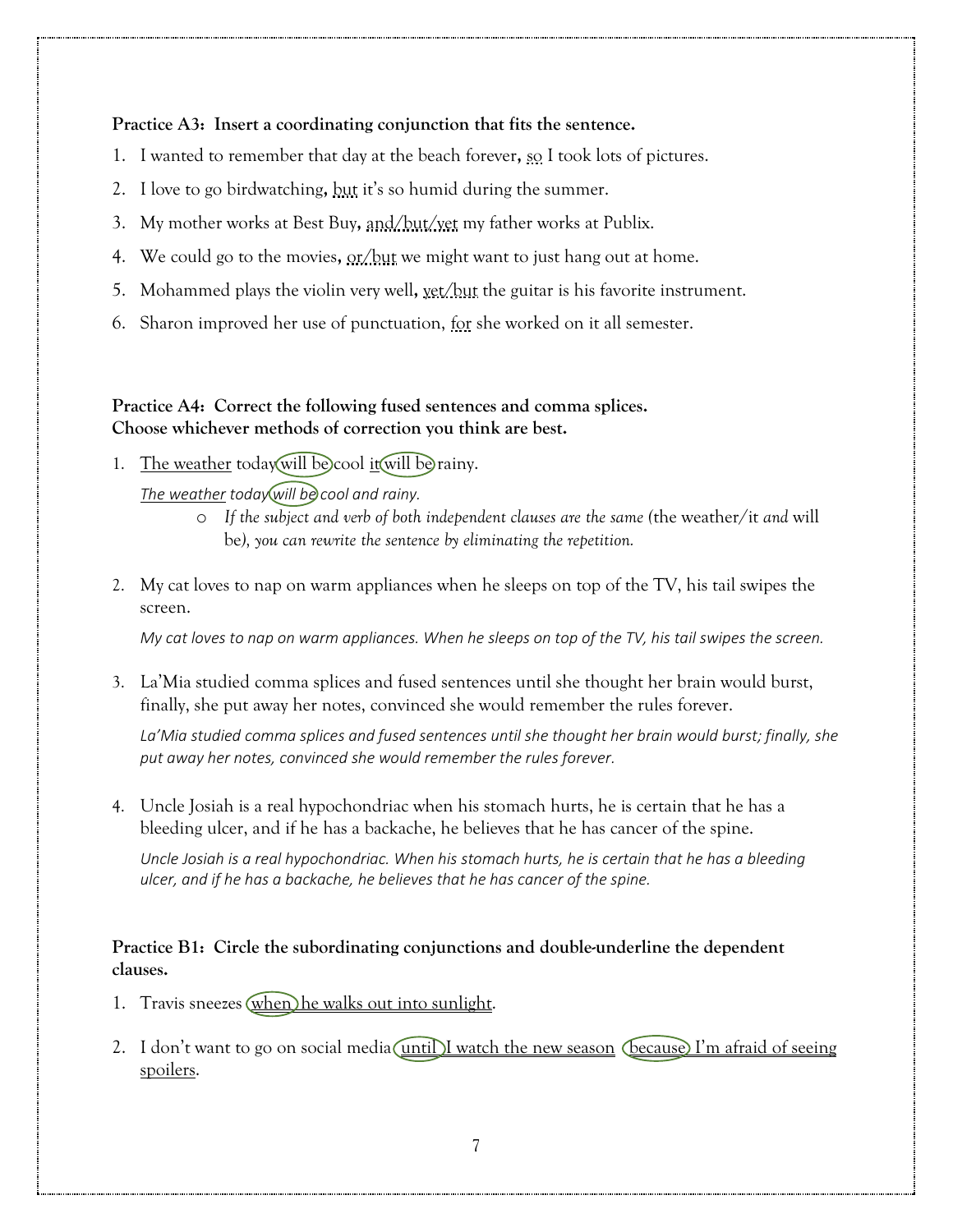- 3. I hired Shaniqua, whose) garden design is top-notch.
- 4. Now that I feel confident with pre-calculus, I'm ready to take a Calculus I course.
- 5.  $(A<sub>s</sub>)$ Christmas grows near, the anticipation for seeing my family grows, too.
- 6. Making up his mind quickly, Garret took a sharp right turn onto Stardew Ave.
	- o *This sentence does not include a subordinating conjunction to begin the dependent clause. However, the dependent clause does not have a subject; therefore, if it were left on its own, it would be a fragment. This is another way to identify a dependent clause.*

#### **Practice B2: If the sentence includes a fragment, rewrite it to eliminate the error.**

- 1. The haunting of the house on the craggy hill just outside of town. *The house on the craggy hill just outside of town is haunted.*
- 2. Because they are hairy and frightening with large pointed fangs and shiny yellow eyes. *Because they are hairy and frightening with large pointed fangs and shiny yellow eyes, I hate spiders no matter how small they are.*
- 3. Within each group, a wide range of features to choose from. It was difficult to choose which one.

*Within each group, there was a wide range of features to choose from. It was difficult to choose one.*

- 4. I will call the doctor's office during my lunch break.  $\checkmark$
- 5. The scene was filled with beauty. Such as the sunlight illuminating the leaves in greens, golds, and reds.

*The scene was filled with beauty, such as the sunlight illuminating the leaves in greens, golds, and reds.*

#### **Practice B3: Box the independent clauses. Some sentences may have more than one.**

1. After a long winter, the woman and her husband had become tired of their small apartment.

so they decided to drive downtown in search of excitement.

- o *Remember, independent clauses can be connected to each other with a comma and a coordinating conjunction (FANBOYS).*
- 2. The couple had been cruising slowly down a side street, looking for some local nightlife, when they heard music coming from a small bar on the corner.